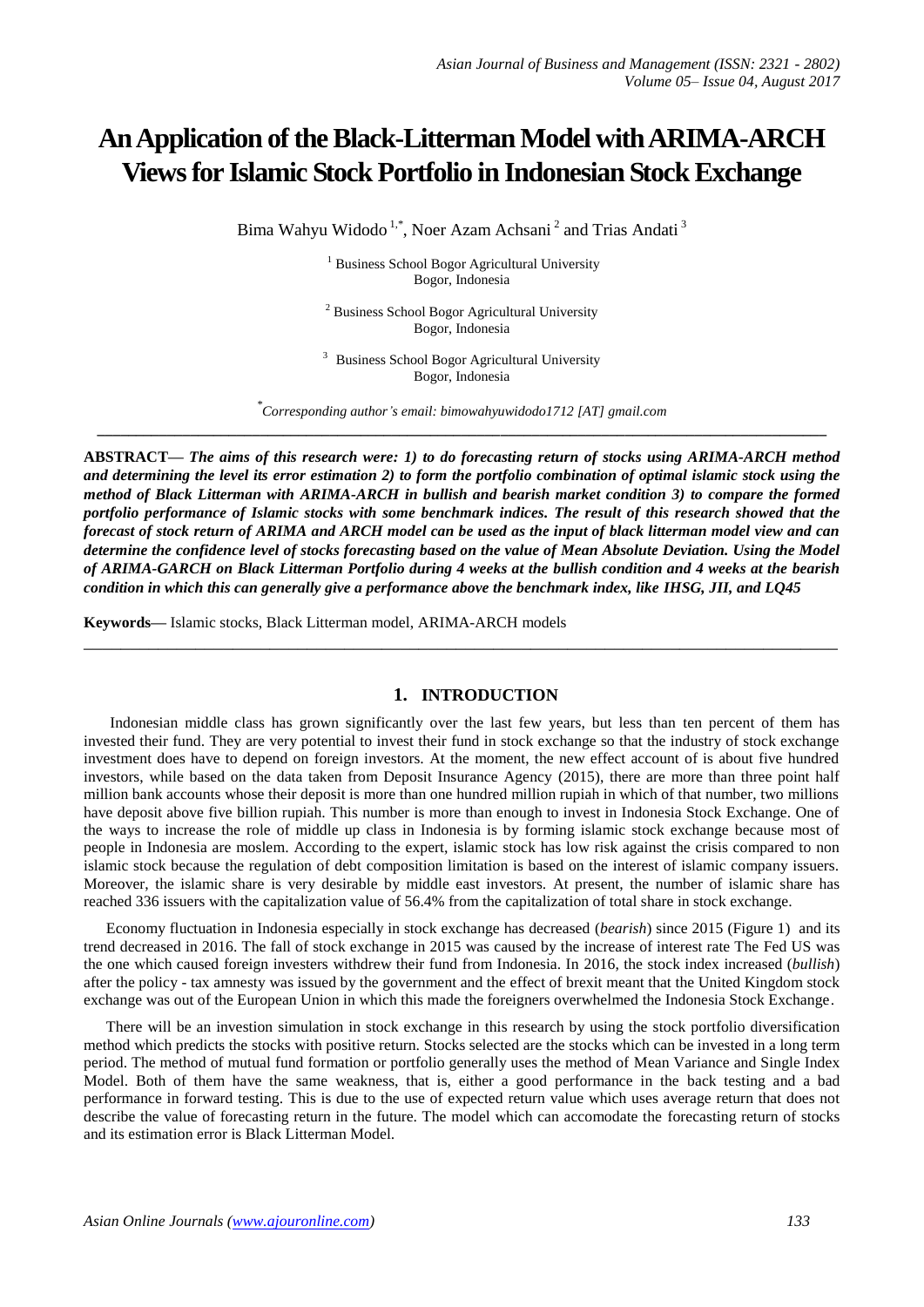

Figure 1. Price JCI at 2015 to 2016

Black Litterman Model was introduced by Robert Litterman and Fisher Black back in 1990. This model begins with the calculation of basic return from the upside down optimization based on the market capitalization weighting. Return produced from this model is called equilibrium return whose portfolio is identical with the portfolio from the return model CAPM (Idzorek. 2005). This Black Litterman Model is then combined with the return equilibrium and forecasting return at the level of confidence. This model can decrease the sensitivity over the estimation error. Stocks forecasting return used is ARIMA and ARCH model in which they are used as the input of view at the model of Black Litterman portfolio.

# **2. LITERATURE REVIEW**

Black Litterman Model forms portfolio which can handle the portfolio of unintuitive, highly-concentrated, input sensitivity, and its size of error estimation. This problem can be found in Mean Variance Optimization which maximizes the return at the level of certain risk (Idzorek, 2005). The discussion of this model is based on the theory of bayesian and reverse optimization. Black and Litterman (1990) used the bayesian approach to combine the perspective of subjective investor over the return expected from one asset or more with expected return vector of market equilibrium from the reverse opitimization (*the prior distribution*) to produce mixed intuitive expected return (*posterior distribution*).

In order to predict the stock return and market in the future, the investor can use time series forecasting method at Black Litterman Model by using ARIMA and group model of ARCH/GARCH. GARCH model can catch the characteristics of stock return. This research used GARCH model at the formation of Black Litterman portfolio done before by Beach and Orlov (2007), Palomba (2006) and Ojagverdiyeva et al (2011) as well. GARCH model stated that the upside down predictor from the varians in the next period is the weighted average from the long term varian average. Varians is predicted at this moment and new information is caught by most of the newest residual squared (Engle, 2002).

By using the dependent time series, varians and covarians, this will make the model possible to catch the effect of data clustering. This has been proven that the varians in financial market are high at one periode and low at another period (Brooks, 2008). When the varians changed from time to time, this decribes that time series has heterokedasticity because it has changing volatility. Even though GARCH model can describe the grouping of volatility, GARCH model has a problem in volatility which is unsymetrical usually in the form of good news and bad news in stock exchange. One of the GARCH model developments over this problem is the model of EGARCH. The model of Exponential GARCH is a model that can be used to handle the data with asymmetric changes. This model was introduced by Nelson in 1991. EGARCH model does not limit the non-negative parameter to create non negative variances and error variances at present. This is not only influenced by the future error but this is also influenced by error variance in the past.

# **3. METHODOLOGY**

# *3.1. Data Collection Methods*

The sampling in this research used the techique of non-probability sampling by purposive sampling and there were 22 samples of Islamic stocks used in this research. The considerations or conditions determined by the researcher when sampling took place are: 1) The issuers were listed as the Islamic stocks in 2016; 2) The stocks prioritized was the stock with the biggest market capitalization; 3) The stock was prioritized to have a performance above IHSG in long term period. The type of data in this research is secondary data, that is, weekly trading price closing data of Islamic stock samples and IHSG at the periode of May 2013 to June 2016 with the number of 156 week observations. Furthermore, the interest rate data with the Bank Indonesia Certificates Sharia and the data of share in the market.

# *3.2. Data Processing and Analysis*

## *3.2.1. Forecasting with ARIMA-ARCH*

This model uses the software of Eviews 5 and 9 referenced by Djuanda and Junaidi (2012). The followings are the stages: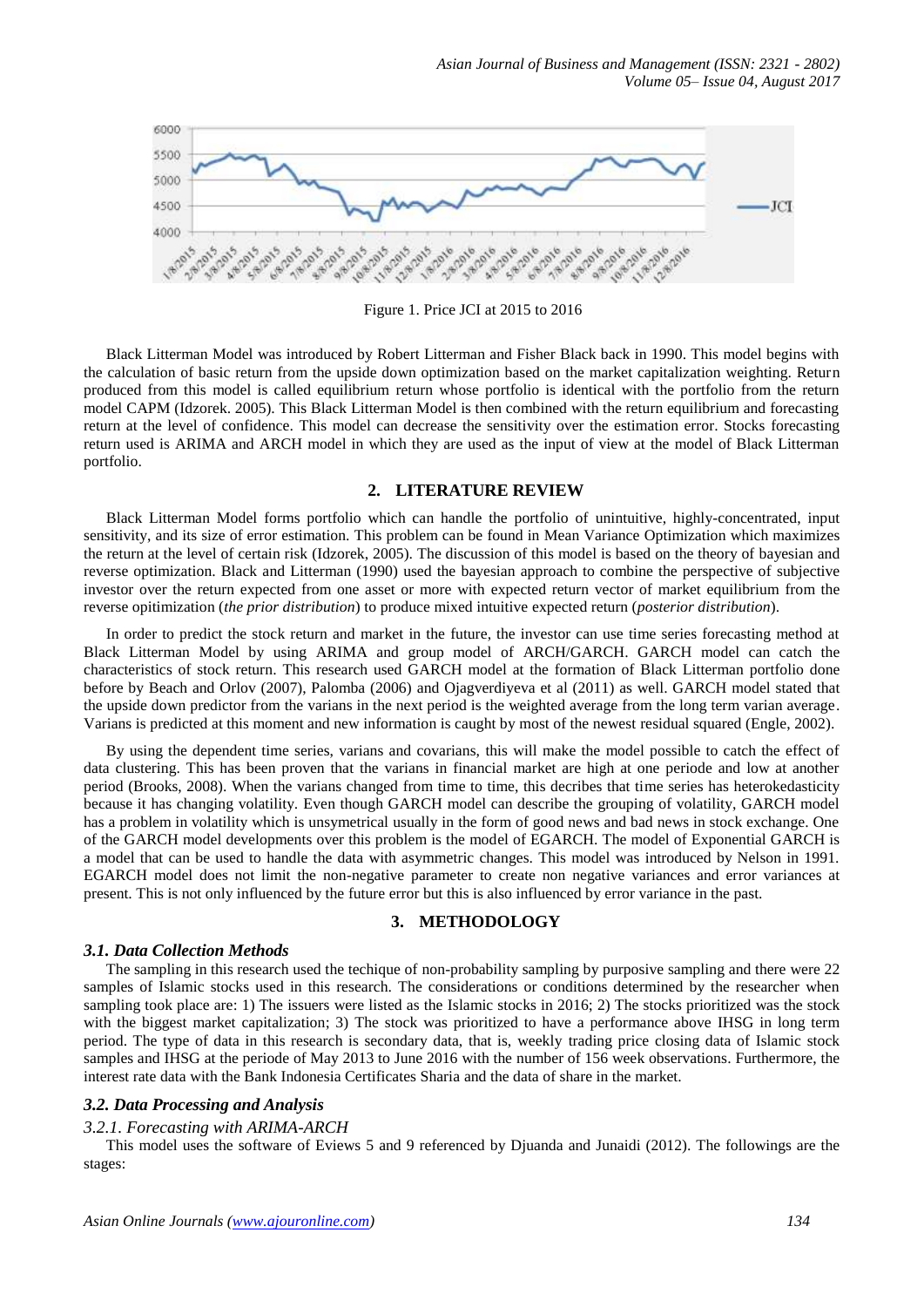## 3.2.1.1. Identification Model

 The most general method to choose ARIMA method through correlogram autocorrelation function (ACF) and partial autocorrelation function (PACF) (Table 1).

| Table 1 FIOU ACT and FACT |                                                                               |                                                                      |  |  |  |  |
|---------------------------|-------------------------------------------------------------------------------|----------------------------------------------------------------------|--|--|--|--|
| Model                     | Plot ACF                                                                      | Plot PACF                                                            |  |  |  |  |
| AR(p)                     | Exponential, exponential-oscillation or sinewave                              | This decreases drastically at certain Lag (cut off)<br>of estimation |  |  |  |  |
| MA(q)                     | This decreases drastically at certain Lag ( <i>cut off</i> )<br>of estimation | Exponential, exponential-oscillation or sinewave                     |  |  |  |  |
| ARMA(p,q)                 | Exponential, exponential-oscillation or sinewave                              | Exponential, exponential-oscillation or sinewave                     |  |  |  |  |

## Table 1 Plot ACF and PACF

## 3.2.1.2. Parameter Estimation Model

The best model is based on the level of variable significance,  $R^2$ , Akaike Information Criterion (AIC) and Schwarz Criterion (SC).

- 3.2.1.3. Evaluation of ARIMA Model
- 3.2.1.4. Detection of ARCH effects

The observation of the square residual pattern and ARCH-LM test. If there is a arch effect, it continues to the formation of ARCH model, if there is no arch effect, it does not continue to the prediction or ARIMA model forecasting.

- 3.2.1.5. Estimasi Model ARCH, GARCH, ARCH-M, TARCH dan EGARCH The estimation is chosen based on the coeffisient of the biggest Log Likehood and AIC and the smallest SIC.
- 3.2.1.6. Evaluation of ARCH Model
	- Testing normality of error, the randomness of the residuals and ARCH effects

3.2.1.7. Prediction or forecasting

## *3.2.2. Build a Portfolio Black Litterman*

3.2.2.1. Calculating the Average Return, Standard Deviation, Variance and Covariance.

3.2.2.2. Calculating Risk Coefficients:: 
$$
\lambda = \frac{E(R_m) - R_f}{\sigma_m^2}
$$
 (Grinold dan Kahn, 1999)

 $\lambda$  : Coefficient risk<br>  $E(R_m)$  : Expected return : Expected return JCI  $R_f$  : Return rate Bank Indonesia Certificates Sharia  $\sigma_{m}^{2}$ : Variance JCI

- 3.2.2.3. Calculating the Value and Weight of Market Capitalization
- 3.2.2.4. Calculating Equilibrium Excess Returns:  $\prod_{n=1}^{\infty}$  =  $\lambda \sum_{n=1}^{n} W_n$ 
	- $\Pi$ : Excess equilibrium return
	- $\Sigma$ : Variance covariance excess return
	- $W_m$ : Weight market capitalization

# 3.2.2.5. Estabilishing Investors's View

In this research, the input view of the investors was assumed that this was sought by using the model of ARIMA-ARCH forecasting. From the result obtained, there were some combinations of matrix P and Q formed. P matrix used absolute view and relative view. Absolute view with P matrix is worth 1 by using Q value of return forecasting. Relative view was determined by assuming that the use of negative correlation in each share with 1 P matix for positive return and -1 P matrix for negative return. Relative view is only used at the stock with the level of confidence 1/3 by using the market capitalization weighting. The value of Q *return* used was the difference of positive and negative return value from return forecasting.

# 3.2.2.6. Estabilishing the Level of Confidence

The level of confidence in this research was assumed that this was established by forecasting within 4 weeks before forecasting return for the investor's input view. Return forecasting is compared with the real return counted with the value of Mean Absolute Deviation. The value of MAD above 0.02 was assumed that there was 1/3 level of confidence obtained while the value of MAD below 0.02 was assumed that there was 2/3 level of confidence obtained.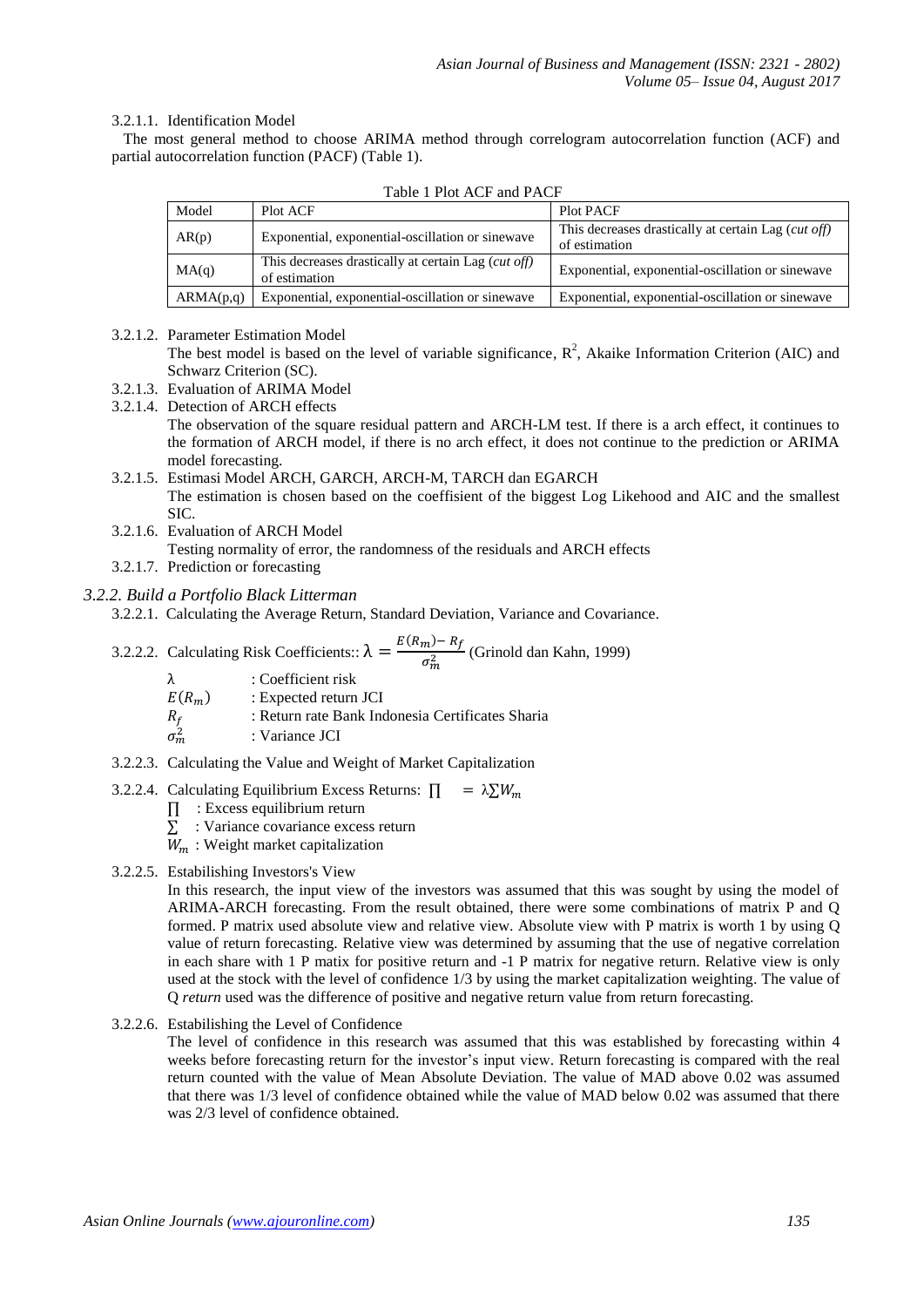- 3.2.2.7. Estabilishing omega:  $\Omega = (\tau x^{\frac{1}{2}})$  $\frac{1}{\varepsilon}$ )  $P\Sigma P^T$ 
	- $\Omega$ : diagonal covariance matrix of view
	- $\tau$  : 0.025 scalar value (Idzorek, 2005)
	- $P$ : matrix view
	- ε : level of confidence
- 3.2.2.8. Formation of Black Litterman Model:  $E(r) = [(\tau \Sigma)^{-1} + P^T \Omega P]^{-1} [(\tau \Sigma)^{-1} \Pi + P^T \Omega P]$
- 3.2.2.9. Black Litterman Asset Allocation Using a software of Microsoft excel referenced by Bodie, Kane, and Marcus (2010) with the aid of add-ons solver*.* Constrain used was the highest Sharpe ratio.
- 3.2.2.10. Calculating performance of the portfolio with the Sharpe ratio, Treynor ratio, Jensen alpha and Information ratio (Bodie et. Al, 2010).

Sharpe ratio  $= \frac{r_p - r_f}{\sigma_p}$  Treynor ratio  $= \frac{r_p - r_f}{\beta_p}$  Information ratio  $= \frac{r_p - r_f}{\sigma_p}$ 

Jensen alpha =  $r_p - [r_f + \beta_p(r_m - r_f)]$ 

- $r_p$ : the expected rate of return of portfolio
- $\sigma_p$ : the standard deviation of the portfolio
- $\beta_p$ : portfolio sensitivity to market
- 3.2.3. Determining the condition of Bullish and Bearish market.

The determination of bullish and bearish market condition is by counting the average return market. The month with the highest average return market in the periode of observation was the bullish market. The month with the average return market which was lower than that of the average return periode of observation was bearish market (Fabozzi and Francis, 1979).

# **4. RESULT**

# *4.1. Forecasting Return Stock with ARIMA-ARCH.*

The formation of ARIMA-ARCH model in this research is to predict the return stock in the future along with the level of confidence. Prediction was done at the periode of bullish in July 2016 after the policy of tax amnesty and the effect of brexit as well as the periode of bearish in July 2015 after the increase of interest rate of The Fed. The level of confidence in each stocks was determined by forecasting the month before, i.e., in June 2016 and June 2015. The value of return prediction obtained was compared with the real return to calculate the Mean Absolute Deviation. The tentative model of ARIMA-ARCH, MAD, and the level of trust at the bullish market can be seen in Table 2.

| No. | Code        | Model ARMA-ARCH    | <b>MAD</b> | Confidence | N <sub>0</sub> | Code        | Model ARMA-ARCH     | <b>MAD</b> | Confidence |
|-----|-------------|--------------------|------------|------------|----------------|-------------|---------------------|------------|------------|
|     | AALI        | AR(4)MA(4)         | 0.041      | 0.33       | 12             | PTPP        | $AR(9)MA(9) ARCH-M$ | 0.012      | 0.66       |
| 2   | <b>AKRA</b> | AR(14)MA(4) EGARCH | 0.034      | 0.33       | 13             | <b>PWON</b> | AR(1)MA(10)         | 0.030      | 0.33       |
| 3   | ASII        | AR(7)MA(1)         | 0.031      | 0.33       | 14             | <b>ROTI</b> | AR(24)MA(4)         | 0.018      | 0.66       |
| 4   | <b>BSDE</b> | AR(29)MA(1)        | 0.040      | 0.33       | 15             | <b>SCMA</b> | AR(11)MA(11)        | 0.030      | 0.33       |
| 5.  | <b>ICBP</b> | AR(1) TARCH        | 0.031      | 0.33       | 16             | <b>SMRA</b> | MA(7) EGARCH        | 0.034      | 0.33       |
| 6   | <b>INDF</b> | AR(19)MA(19)       | 0.014      | 0.66       | 17             | <b>SMSM</b> | MA(1) GARCH         | 0.013      | 0.66       |
|     | <b>ISAT</b> | AR(32)MA(8) GARCH  | 0.011      | 0.66       | 18             | <b>TLKM</b> | AR(1)MA(10)         | 0.017      | 0.66       |
| 8   | <b>KAEF</b> | MA(7) EGARCH       | 0.033      | 0.33       | 19             | <b>TOTO</b> | MA(2) EGARCH        | 0.047      | 0.33       |
| 9   | <b>KLBF</b> | AR(13)MA(1) TARCH  | 0.029      | 0.33       | 20             | <b>UNVR</b> | AR(19) MA(1)        | 0.015      | 0.66       |
| 10  | <b>LPPF</b> | AR(1)MA(4)         | 0.016      | 0.66       | 21             | <b>WIKA</b> | AR(9)MA(9)          | 0.020      | 0.33       |
| 11  | <b>MYOR</b> | AR(12)MA(12)       | 0.011      | 0.66       | 22             | <b>WSKT</b> | AR(33)MA(8)         | 0.028      | 0.33       |

Table 2 Tentative Model ARMA-ARCH and Confidence Period Bullish

Based on the result of research, it could be concluded that the data return used in the model of ARIMA-ARCH has been a stationary according to the root test Augmented Dickey Fuller and plot ACF and PACF which was close to zero average at all stocks. The identification of ARIMA model which used the plot of ACF to MA and PACF to AR showing the ARIMA TLKM model was  $AR(1)MA(10)$ . The coeffisient of  $AR(1)$  and  $MA(10)$  at the model was significant statistically. The evaluation of model showed that the drop of the rest self correlation value was not significantly different from the nol at all lag. The pattern of square residual and ARCH-LM test showed that there was no heterokedasticity so that forecasting return stock could still be performed . The value of MAD from the return forecasting and real return in June 2016 was 0.017 so that the level of confidence belonging to the stock of TLKM was 2/3.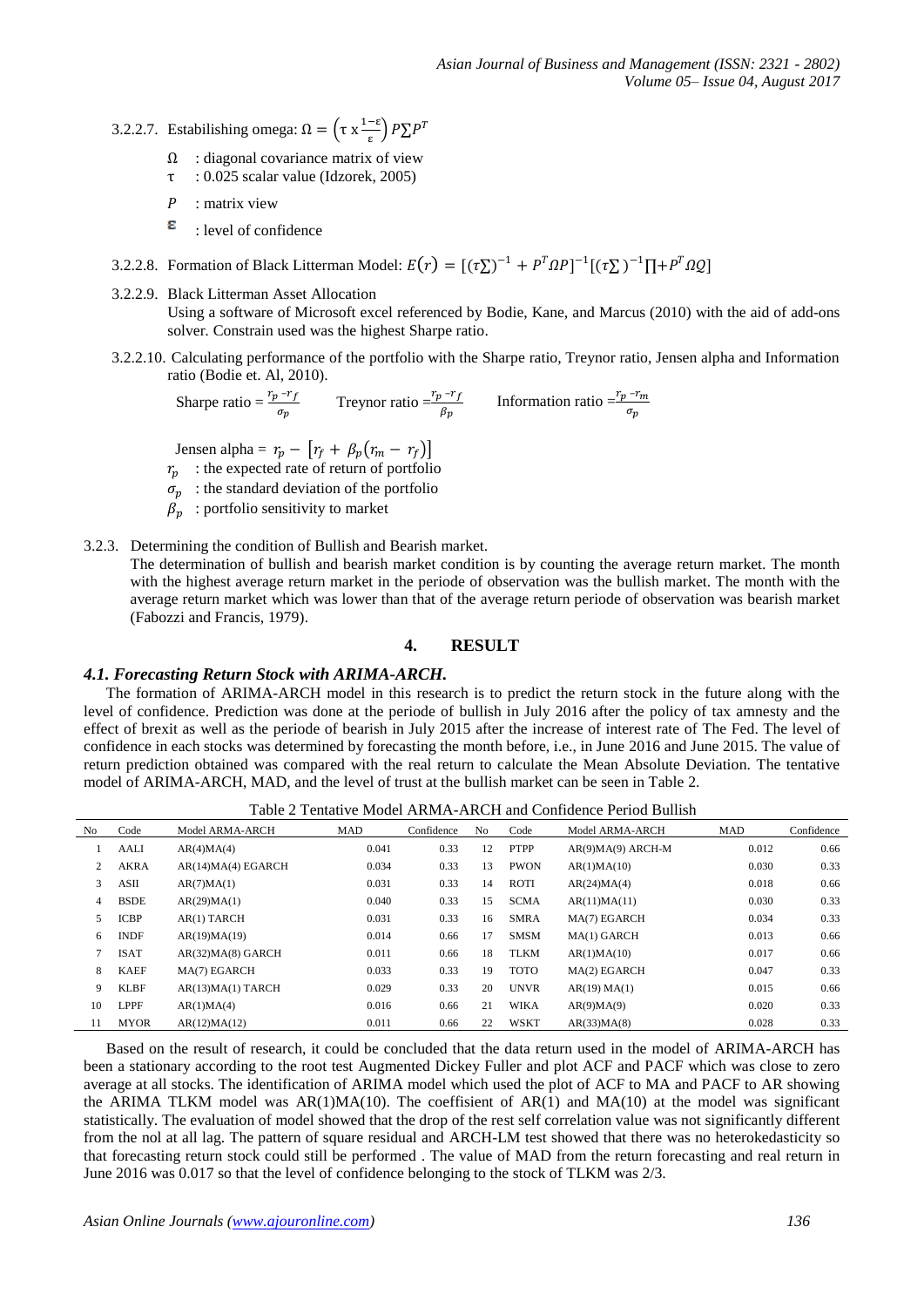Besides the use of the ARIMA model, there was stocks which did not pass the test of heterokedasticity like in the stock of SMRA. Therefore, this research was used as the model of ARCH. After passing the method of ARIMA at the data of SMRA, it could be found that the model of MA(7). These models of ARCH used in this research was ARCH, GARCH, ARCH-M, TARCH and EGARCH. The resulf of output SMRA MA(7) as all models is the model of ARCH variance in which this showed that the coffecient was statistically significant. Based on the Log of the biggest Likehood and AIC as well as the smallest SIC obtained from the model of EGARCH was the best method. Consequently, the evaluation of normality test Jargue-Bera was not significant. This showed a normal distributed errors (Mahalingam, 2015). Result of MAD calculation value of MAD from the return forecasting with the return real at the month was of June 2016 showing that the biggest value of 0.034 so that the level of confidence towards the forecasting of SMRA share was 1/3. Besides doing the condition of market shaper, forecasting return share will be done either by showing the bearish market condition, like seen in table 3. The result of the MAD Forecasting at the level of the bearish market showed the estimation error which is more compared to that of bullish market.

| No | Code        | Model ARMA-ARCH   | <b>MAD</b> | Confidence | No | Code        | Model ARMA-ARCH      | <b>MAD</b> | Confidence |
|----|-------------|-------------------|------------|------------|----|-------------|----------------------|------------|------------|
|    | <b>AALI</b> | AR(3)MA(3)        | 0,055      | 0.33       | 12 | <b>PTPP</b> | AR(9)MA(9) TARCH     | 0.046      | 0.33       |
|    | <b>AKRA</b> | AR(1)MA(4) GARCH  | 0,041      | 0.33       | 13 | <b>PWON</b> | AR(31)MA(5)          | 0.021      | 0.33       |
| 3  | ASII        | AR(19)MA(1)       | 0.018      | 0,66       | 14 | <b>ROTI</b> | MA(4)                | 0.020      | 0.33       |
| 4  | <b>BSDE</b> | AR(29)MA(6)       | 0.046      | 0.33       | 15 | <b>SCMA</b> | AR(15)MA(15)         | 0.029      | 0.33       |
| 5. | <b>ICBP</b> | AR(9) MA(9)       | 0.039      | 0.33       | 16 | <b>SMRA</b> | $AR(7) MA(2) ARCH-M$ | 0.012      | 0,66       |
| 6  | <b>INDF</b> | AR(17)MA(1)       | 0.036      | 0,66       | 17 | <b>SMSM</b> | MA(1) EGARCH         | 0.006      | 0,66       |
|    | <b>ISAT</b> | MA(4)             | 0,034      | 0,66       | 18 | <b>TLKM</b> | AR(15)MA(1)          | 0,008      | 0,66       |
| 8  | <b>KAEF</b> | MA(12)            | 0,021      | 0.33       | 19 | <b>TOTO</b> | MA(3)                | 0,008      | 0,66       |
| 9  | <b>KLBF</b> | AR(4)MA(11) GARCH | 0.018      | 0,66       | 20 | <b>UNVR</b> | MA(8)                | 0.026      | 0.33       |
| 10 | <b>LPPF</b> | AR(4)MA(5)        | 0,031      | 0.33       | 21 | <b>WIKA</b> | AR(9)MA(9)           | 0.016      | 0,66       |
| 11 | <b>MYOR</b> | AR(1)MA(12)       | 0.036      | 0.33       | 22 | <b>WSKT</b> | $MA(9)$ ARCH-M       | 0.017      | 0,66       |

Table 3 Model Tentative ARMA-ARCH and Confidence Period Bearish

# *4.2. Portfolio Black Litterman*

## 4.2.1. Estabilishing Equilibrium Return

In forming the portfolio of Black Litterman, equilibrium return was needed from the calculation of market weight, covariance and lambda*.* Market weight was counted based on the market capitalization of each share which was considered by the reserchers unlikely the same in long term periode. Lambda or risk coeffisient was the value of risk averse from what the investors wanted. The result of the Lambda calculation could be obtained -2.2. The bigger the lambda, the bigger value of basic equilibrium return.

#### 4.2.2.The Formation of P Matrix

The view of the investor can be obtained at one, two and some stockss as well as the whole stocks. Black and Litteman (1992) gave freedom to develop the model. The view of the investors can be given absolutely when the investors determine the forecasting return of a stock with high level of certain confidence and can use the relative view among the stocks. Relative view can possibly use the related information with a negative relationship of a stock with other stocks. When an issuer company has direct competitors at other companies which can give negative effect of stock movement so that the investors can give their view that the return of a stock is a lot better compared to other stocks.

At the formation of matrix P of relative view within the first week of bullish periode, it could be found out that there was a negative correlation between AALI and WSKT stocks as well as negative correlation between TOTO stock and BSDE, KAEF and KLBF stock. The result of forecasting showed that the stock of AALI had negative *return* so that its matrix P was worth -1 value while WSKT was worth +1 value. Share of TOTO had negative return while share of BSDE, KAEF and KLBF had positive return so that the share of TOTO was worth -1 at matrix P, and the total value of BSDE, KAEF and KLBF was +1. By dividing the value 1 with the capitalization weight of BSDE, KAEF and KLBF market, it could be found out that matrix P for BSDE was 0.33, KAEF was 0.05 and KLBF was 0.61.

The absolute view used 1 matrix P of each share (Becker dan Gurtler, 2009) in each level of confidence 1/3 and 2/3 while the relative view only used the level of confidence 1/3. The higher the level of trust, the bigger value of return combination with return forecasting. After the formation of matrix P, the next formation was the formation of omega with the value of 0.025 (Idzorek, 2005) so that expected return of new combination was formed as the basic portfolio weighting.

#### 4.2.3.Portfolio at Bullish Period

Based on the sample selection of islamic sample and the measurement of its performance, there were 22 shares used in the calculation. The processing of the 22 shares had created the portfolio of optimal stocks consisting of 3 to 5 stocks per week. The number of porfolio formed tended to be similar to the result obtained at the same research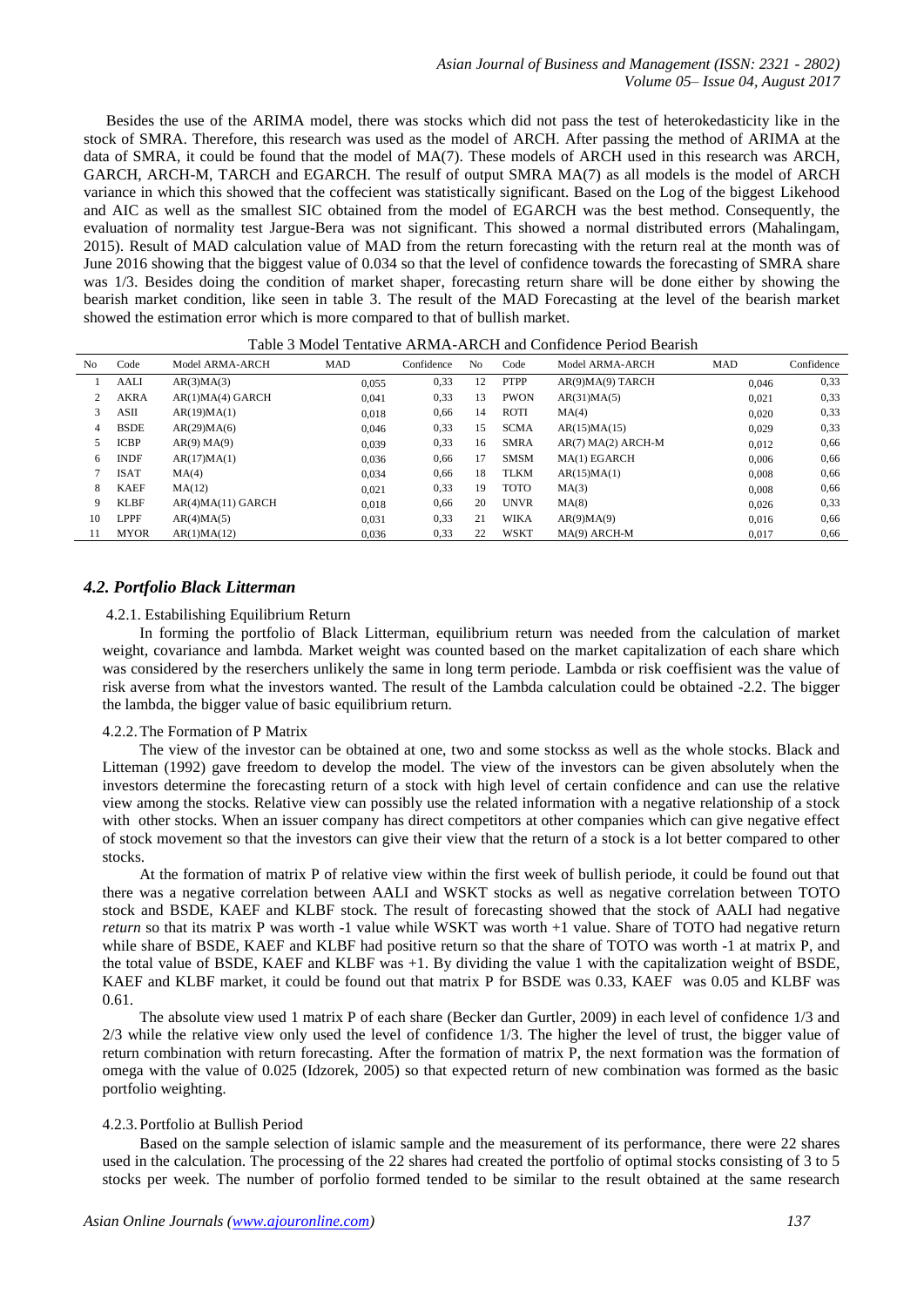carried out before in the form of islamic stock portofolio that Masri (2012) using group of JII share. Portfolio which was formed was two and seven shares. Meanwhile the same other research by Hadiyoso (2016) with the use of islamic stock group, the portfolio which could be formed was 43 stocks. The big difference formed was caused by the difference of the criteria during the selection of share sample. In this research, the number of stock capitalization criteria was added and weekly transaction liquidity was very smooth. The consequence of the stock selection with the smallest market capitalization was the restriction of portfolio usage practically in absorbing the size of investment by investors without affecting the price of stock. Above all, the number of big diversification affected the cost of expensive processing especially the evaluation of weekly portfolio. Portfolio at the periode of bullish gave the return above the IHSG at the first, second and third week. From the value of return and some performance assessment, it showed that portfolio of the third week gave the best performance compared to the portfolio of other weeks. The portfolio at the periode of bullish can be seen in Table 4.

| Table +. I chilono Diack Enterman I chou Dunism |                      |              |          |                |              |  |
|-------------------------------------------------|----------------------|--------------|----------|----------------|--------------|--|
| No                                              | Kode                 | Week 1       | Week 2   | Week 3         | Week 4       |  |
|                                                 | <b>AALI</b>          | $\mathbf{0}$ | 0.105    | $\overline{0}$ | 0.1218897    |  |
| 2                                               | <b>ICBP</b>          | $\mathbf{0}$ | 0        | 0.683          | $\mathbf{0}$ |  |
| 3                                               | <b>ISAT</b>          | 0.098        | 0.234    | $\theta$       | $\mathbf{0}$ |  |
| 4                                               | <b>MYOR</b>          | 0.689        | 0.451    | $\Omega$       | 0.5787256    |  |
| 5                                               | <b>PTPP</b>          | 0.211        | 0        | $\overline{0}$ | $\theta$     |  |
| 6                                               | SMSM                 | $\mathbf{0}$ | 0        | $\theta$       | 0.2993846    |  |
| 7                                               | <b>TLKM</b>          | $\mathbf{0}$ | 0        | 0.300          | $\theta$     |  |
| 8                                               | <b>TOTO</b>          | $\Omega$     | 0.049    | 0.016          | $\Omega$     |  |
| 9                                               | WIKA                 | 0            | 0.158    | $\overline{0}$ | $\theta$     |  |
|                                                 | Return               | 0.183        | 0.004    | 0.678          | 0.036        |  |
|                                                 | Return IHSG          | 0.027        | 0.017    | 0.003          | 0.039        |  |
|                                                 | Sharpe Ratio         | 4.879        | 0.157    | 18.325         | 1.158        |  |
|                                                 | <b>Treynor Ratio</b> | 0.251        | 0.006    | 0.618          | 0.076        |  |
|                                                 | Jensen Alpha         | 0.163        | $-0.007$ | 0.674          | 0.017        |  |
|                                                 | Information ratio    | 4.139        | $-0.448$ | 18.227         | $-0.077$     |  |

Table 4. Portfolio Black Litterman Period Bullish

The first week portfolio obtained the positive return from the MYOR share which owned the return share until 25%, but this still obtained small negative return from PTPP share. The second week portfolio obtained two negative return from TOTO and WIKA shares. However, the risk was reduced from the positive return obtained by AALI. The third week portfolio increased the return significantly at the share of ICBP and TOTO as well as TLKM which obtained positive return. The fourth week portfolio invested thoroughly at the positive return, but this week, IHSG obtained high return because a lot of shares obtained positive return. Generally, the portfolio at the periode of bullish invested the share of MYOR during 3 weeks. If we do the simulation of investment as many as 1000 unit at Black Litterman portfolio, IHSG, JII and LQ45 at the periode of bullish and compare the performance, as seen at Figure 1, the value of portfolio investment at the periode of bullish is far above the value of benchmark index investment.



Figure 2 The comparison of simulation performance of Black Litterman portfolio with IHSG, JII, ISSI and LQ45 at the periode of bullish

# 4.2.4.Portfolio at Bearish Period

Portfolio in bearish periods showed a portfolio first week, second and third gain return on JCI. Portfolio first and second week still earn a positive return while the third and fourth weeks portfolios earn negative returns. Generally the Black Litterman in bearish periods can reduce the risk of a negative trend of the market index. The fourth portfolio return under the JCI gained due to errors in the estimation of confidence level. In the period of MAD value bearish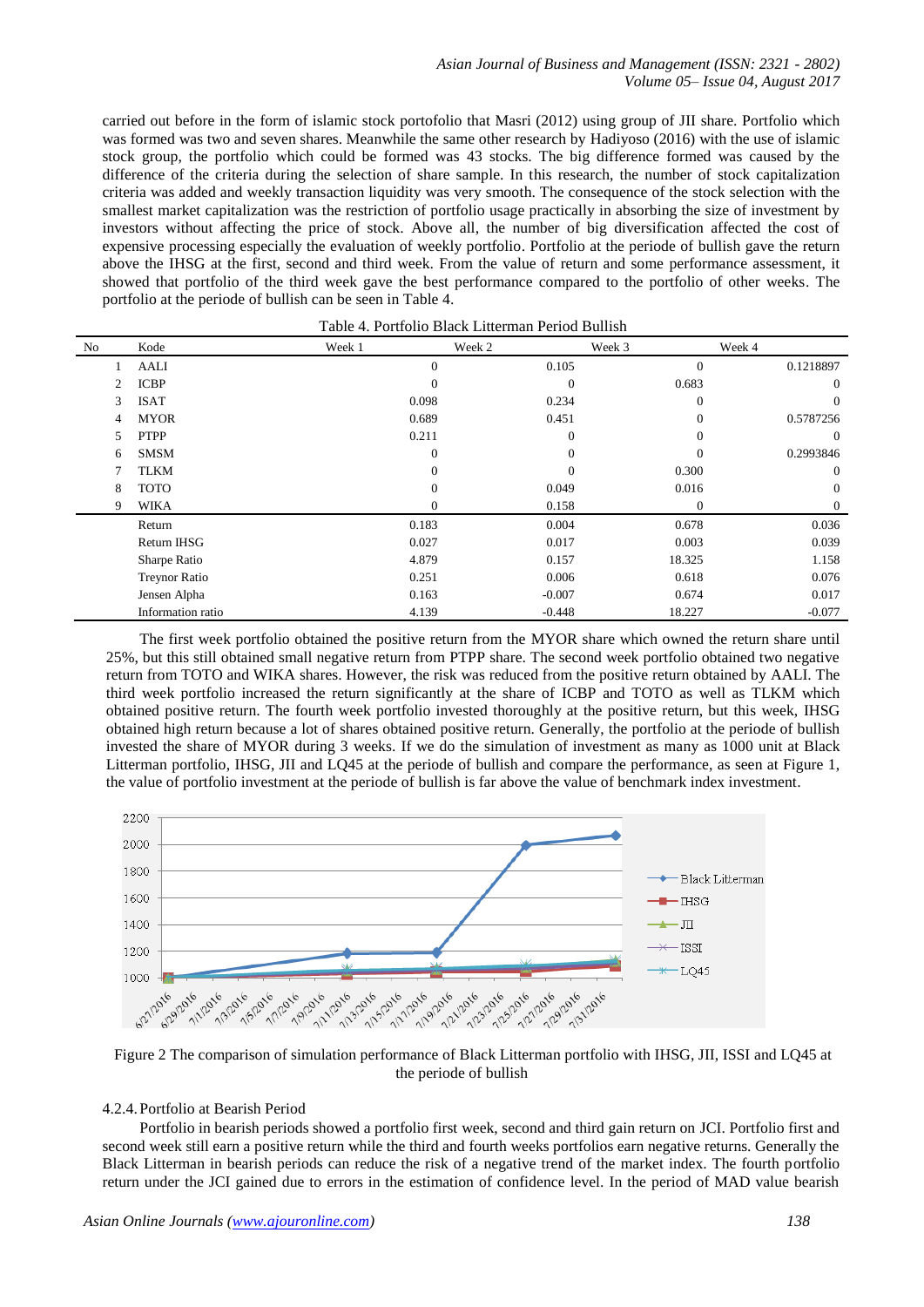stock forecasting obtain higher error compared to the period bullish so many stocks that have a level of trust bullish period into 1/3 2/3 bearish period. Some portfolio performance measurement showed first week bearish period has the best portfolio performance compared portfolios weeks thereafter as shown in Table 5.

Portfolio at the periode of bearish showed that the first, second, and third week porfolio obtained return above IHSG. First and second week portfolio still obtained positive return while the third and fourth week portfolio obtained negative return. Generally, the Black Litterman model at the periode of bearish can lessen the risk from market negative index. The fourth portfolio obtained the return below IHSG. This was caused by the error within the estimation of confidence level. At the periode of bearish, the value of stocks *forecasting* MAD obtained higher error compared to the periode of bullish so that there were many stocks with the level of trust 2/3 at the periode of bullish which became  $1/3$  at the periode of bearish. Portfolio at the periode of berish can be seen at Table 5.

| No. | Kode                 | Week 1   | Week 2    | Week 3       | Week 4         |
|-----|----------------------|----------|-----------|--------------|----------------|
| 1   | AALI                 | 0.161    | 0.244     | 0.065        | 0.312          |
| 2   | <b>AKRA</b>          | 0        | 0         | 0.083        | $\overline{0}$ |
| 3   | <b>BSDE</b>          | 0        | 0         | $\mathbf{0}$ | 0.124          |
| 4   | <b>INDF</b>          | 0        | 0         | 0.425        | $\overline{0}$ |
| 5   | <b>KAEF</b>          | 0.041    |           | $\Omega$     | 0.255          |
| 6   | <b>KLBF</b>          | 0        | 0.279     | $\Omega$     | $\Omega$       |
| 7   | <b>LPPF</b>          |          | $\theta$  | 0.015        | $\Omega$       |
| 8   | <b>MYOR</b>          | 0.015    | 0         | $\Omega$     | $\Omega$       |
| 9   | <b>PTPP</b>          | $\Omega$ | 0         | $\Omega$     | 0.259          |
| 10  | <b>SMRA</b>          | 0        | 0         | 0.063        | $\Omega$       |
| 11  | SMSM                 | 0        | 0.048     | $\Omega$     | $\Omega$       |
| 12  | <b>TLKM</b>          | 0        | 0.092     | 0.347        | $\Omega$       |
| 13  | <b>TOTO</b>          | 0.469    | $\theta$  | $\mathbf{0}$ | $\Omega$       |
| 14  | <b>WIKA</b>          | 0.312    | 0.335     | $\mathbf{0}$ | 0.048          |
|     | Return               | 0.098    | 0.0004    | $-0.004$     | $-0.011$       |
|     | Return IHSG          | $-0.024$ | $-0.0005$ | $-0.011$     | $-0.006$       |
|     | Sharpe Ratio         | 37.017   | 0.0127    | $-0.134$     | $-0.284$       |
|     | <b>Treynor Ratio</b> | 0.178    | 0.0003    | $-0.003$     | $-0.009$       |
|     | Jensen Alpha         | 0.111    | 0.0009    | 0.007        | $-0.003$       |
|     | Information ratio    | 46.333   | 0.0286    | 0.228        | $-0.117$       |

This proves during bearish periods portfolio Black Litterman can obtain the possibility of loss passes index. Some performance assessment showed that the first week portfolio at the periode of *bearish* performed better portfolio performance that the portfolio the week after. The first week portfolio could get big positive return from the stock of TOTO, but the high return TOTO discontinued at the second and third week which recorded the negative return. The second week portfolio obtained a lot of negative return from some stocks unless the share of KLBF which reduced the disadvantage of negative return of other shares. Portofolio at the third week invested at some positive and negative return shares. The advange and disadvantage covered up each other. Therefore, the portfolio return almost reached zero. The fourth week portfolio obtained negative return which was over the negative return of IHSG. This proved that at the period of bearish, the portfolio of Black Litterman could obtain the possibility of disadvantage which was over the negative index return as seen at Figure 3.